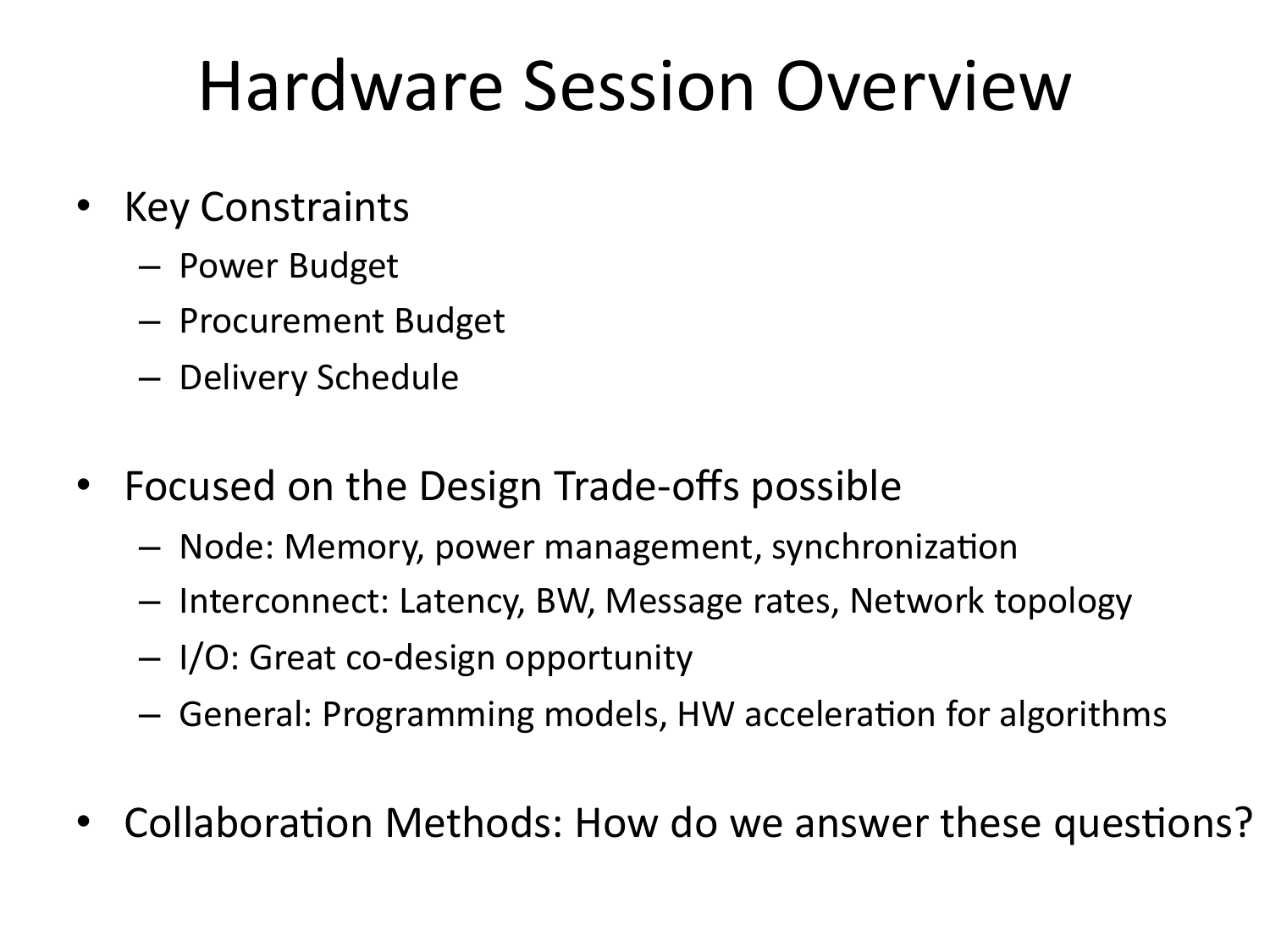# Node tradeoffs

•Basic core design fixed (small changes possible)

#### •Heterogeneous nodes

•Number of heavy-weight versus light-weight?

•How important is single thread performance?

•There are significant advantages to explicitly manage data movement.

•What mechanisms would be most useful?

•How many threads per coherence domain could you effectively utilize?

•How important is reproducibility (run times and bit level)?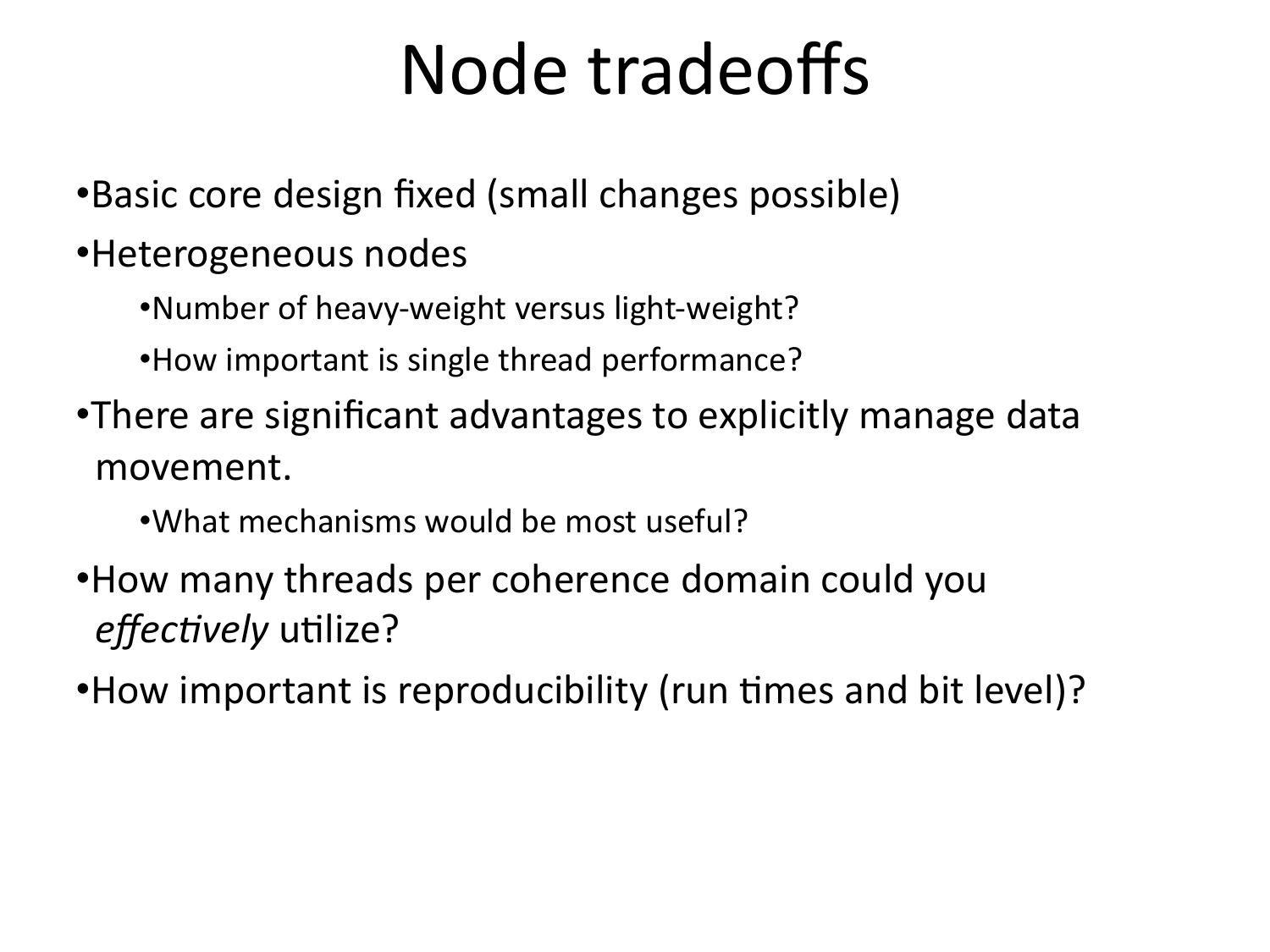# Node tradeoffs

- •What do you need in hardware to write resilient algorithms?
- •How many levels of memory hierarchy can you deal with? Relative sizes?
- •Direct application access to NVRAM (memory, disk or both)? Trade-off between capacity and latency?
- •Will system software use NVRAM?
- •Synchronization between cores?
- •What types of power management tools can you use? Slow down cores, turn off memory channels, etc...
	- •Do all cores need to run identically?
	- •What information do you need?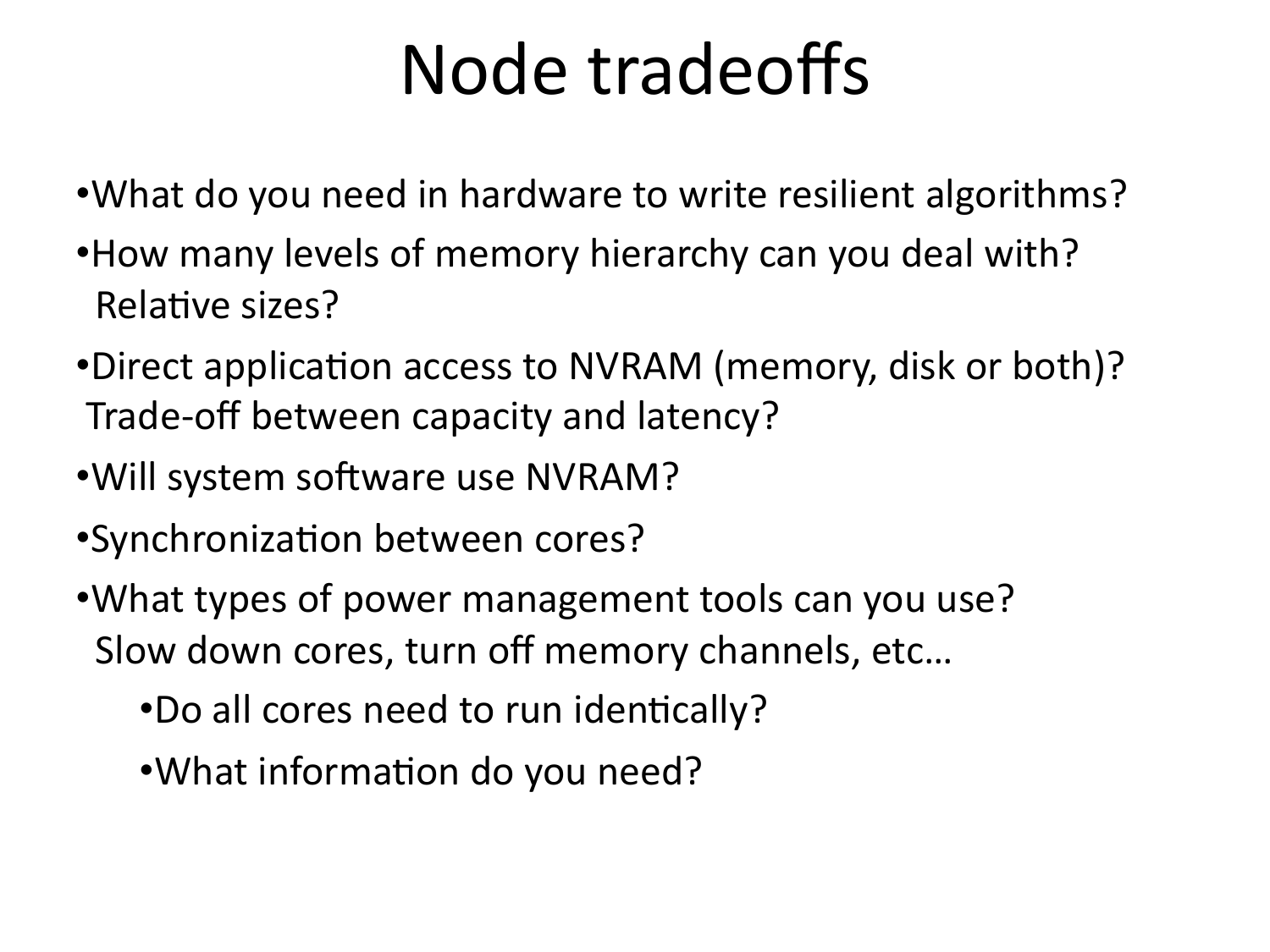### Interconnect tradeoffs

- •Relative importance of bandwidth, latency and messaging rate?
- •How do we evaluate network topologies?
- •How important is inter-node communication to performance?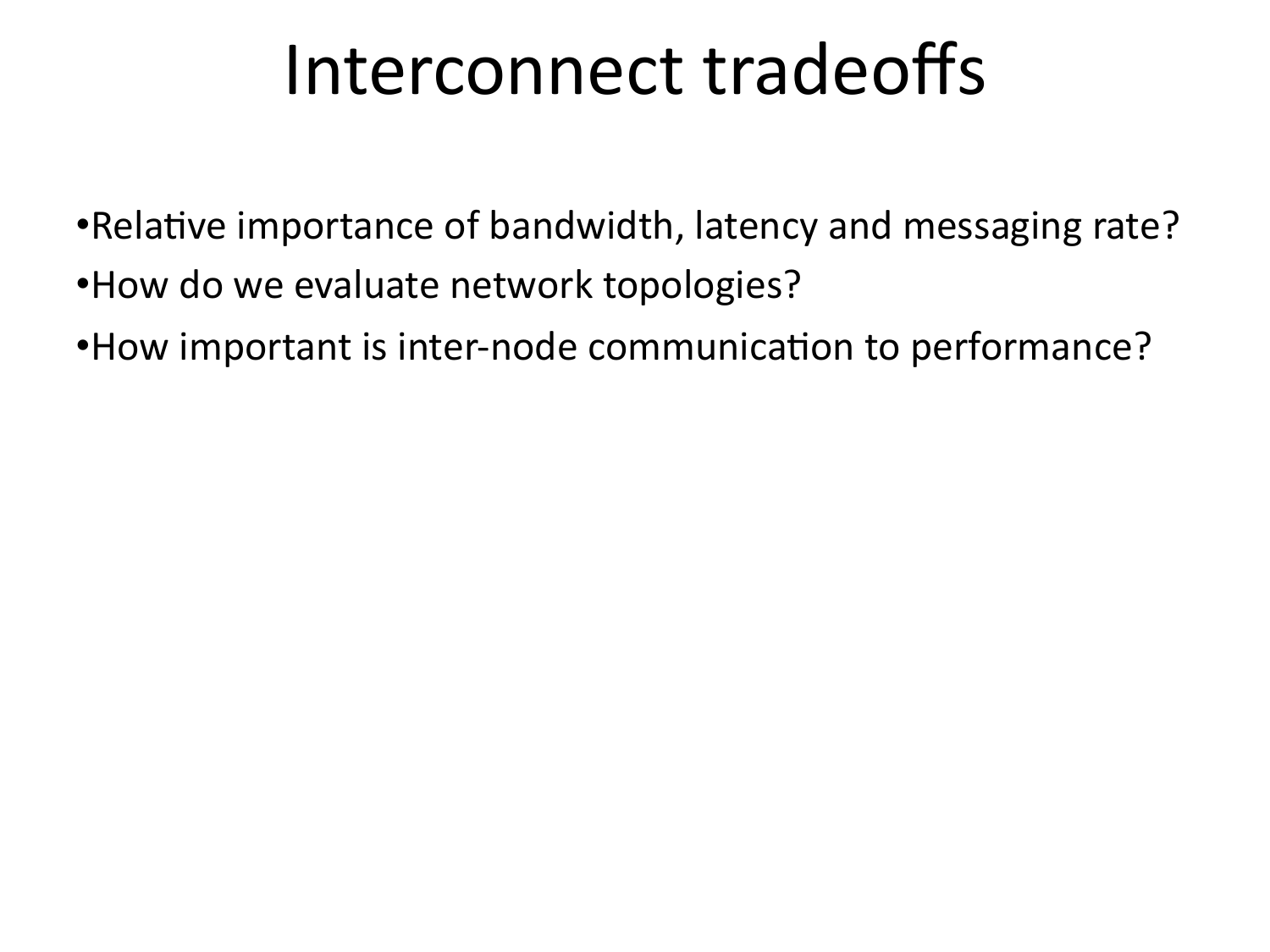# IO'

- •What IO rates do we need to sustains for traditional model?
- •How do we codesign a revolutionary approach to data analysis and resiliency?
- •What operations could be moved to node-local persistent storage? What semantics are needed for accessing?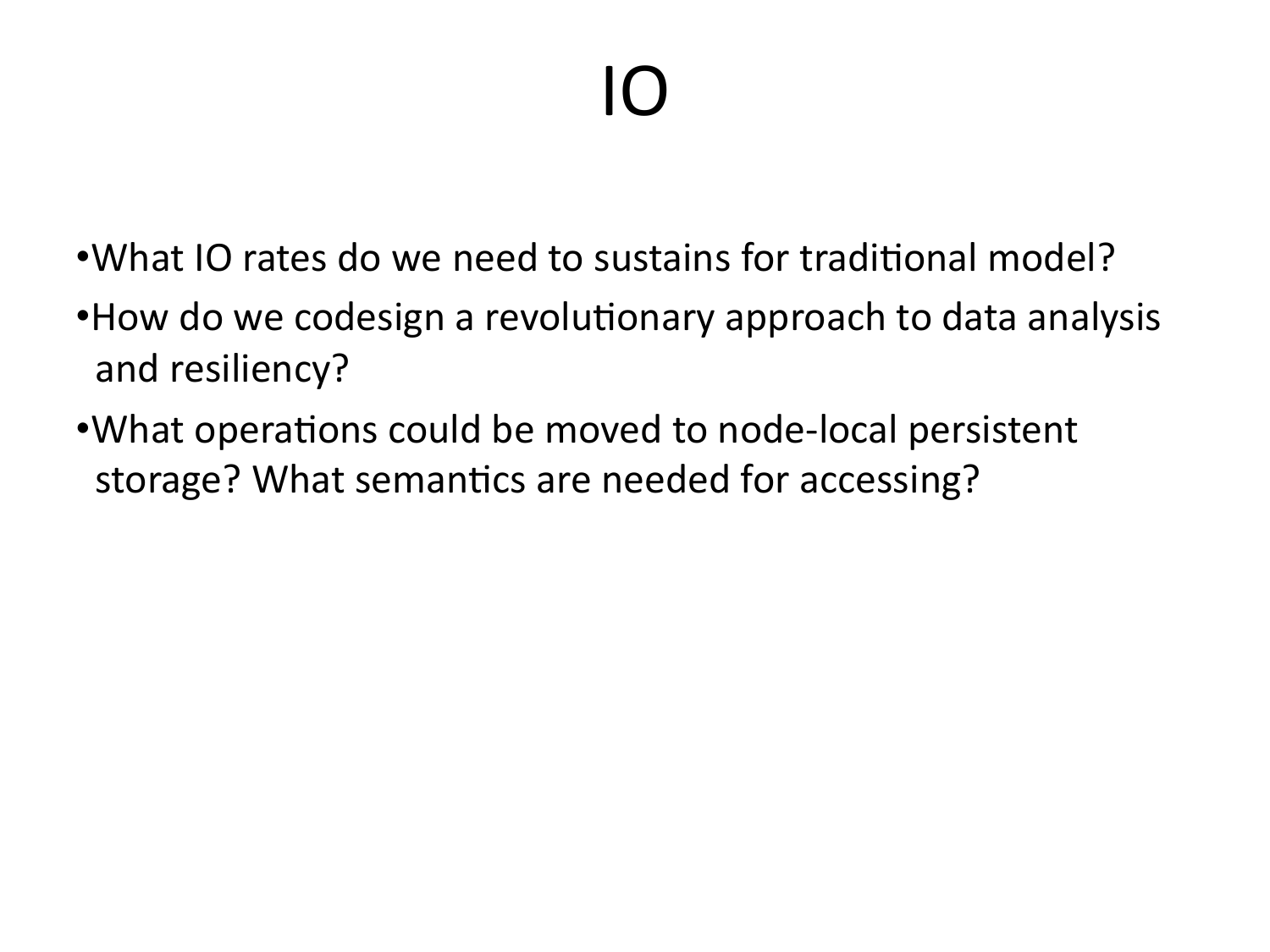# General Questions

- •What hierarchical and hybrid programming models do we need to support?
- •What types of acceleration an we put in hardware to support algorithms (fast collectives for krylov, atomics, )?
- •Who is responsible for insuring a stable API for accessing these features?